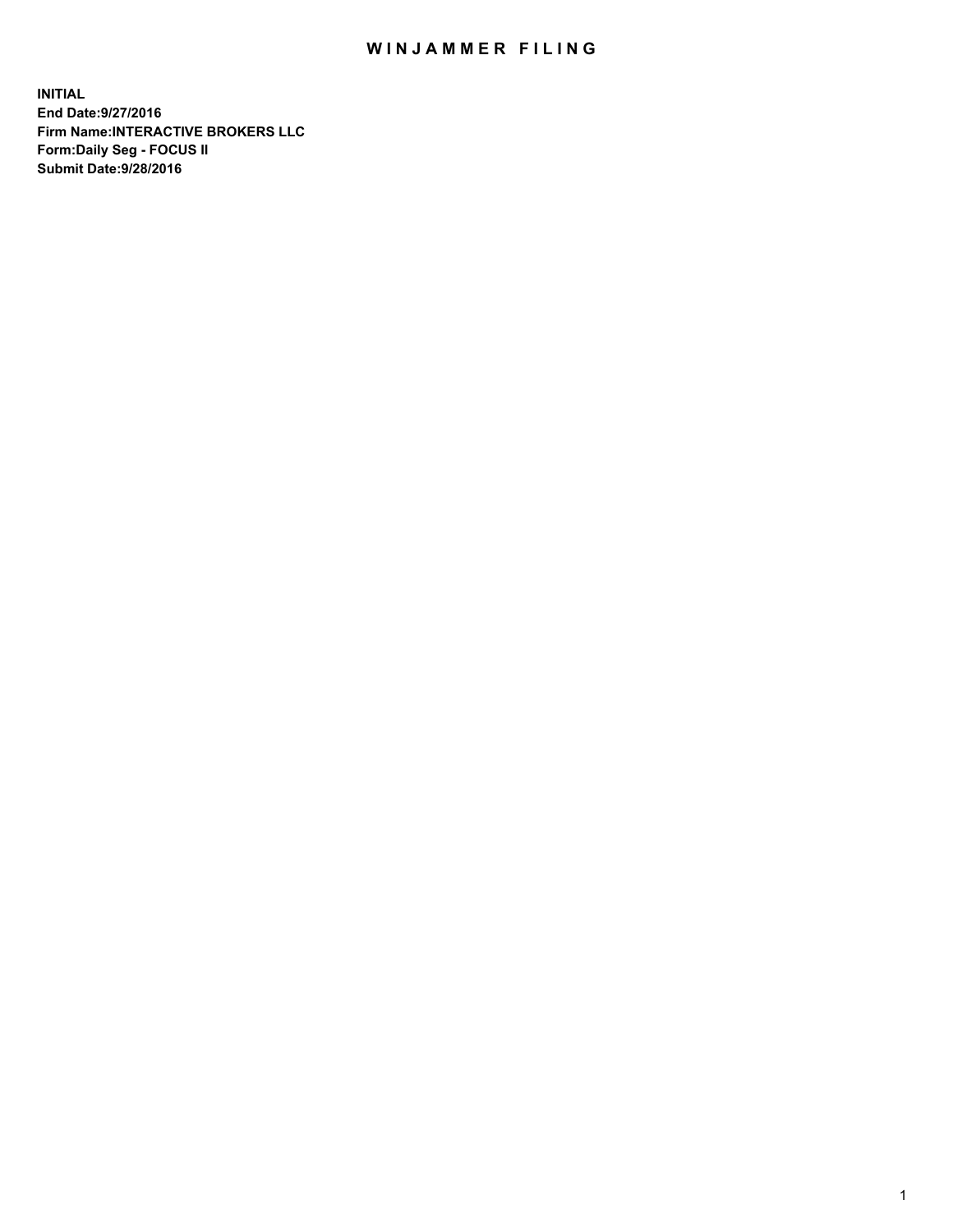## **INITIAL End Date:9/27/2016 Firm Name:INTERACTIVE BROKERS LLC Form:Daily Seg - FOCUS II Submit Date:9/28/2016 Daily Segregation - Cover Page**

| Name of Company<br><b>Contact Name</b><br><b>Contact Phone Number</b><br><b>Contact Email Address</b>                                                                                                                                                                                                                          | <b>INTERACTIVE BROKERS LLC</b><br>James Menicucci<br>203-618-8085<br>jmenicucci@interactivebrokers.c<br>om |
|--------------------------------------------------------------------------------------------------------------------------------------------------------------------------------------------------------------------------------------------------------------------------------------------------------------------------------|------------------------------------------------------------------------------------------------------------|
| FCM's Customer Segregated Funds Residual Interest Target (choose one):<br>a. Minimum dollar amount: ; or<br>b. Minimum percentage of customer segregated funds required:%; or<br>c. Dollar amount range between: and; or<br>d. Percentage range of customer segregated funds required between:% and%.                          | $\overline{\mathbf{0}}$<br>0<br>155,000,000 245,000,000<br>0 <sub>0</sub>                                  |
| FCM's Customer Secured Amount Funds Residual Interest Target (choose one):<br>a. Minimum dollar amount: ; or<br>b. Minimum percentage of customer secured funds required:%; or<br>c. Dollar amount range between: and; or<br>d. Percentage range of customer secured funds required between:% and%.                            | $\overline{\mathbf{0}}$<br>$\overline{\mathbf{0}}$<br>80,000,000 120,000,000<br>00                         |
| FCM's Cleared Swaps Customer Collateral Residual Interest Target (choose one):<br>a. Minimum dollar amount: ; or<br>b. Minimum percentage of cleared swaps customer collateral required:% ; or<br>c. Dollar amount range between: and; or<br>d. Percentage range of cleared swaps customer collateral required between:% and%. | $\overline{\mathbf{0}}$<br>$\overline{\mathbf{0}}$<br>0 <sub>0</sub><br><u>00</u>                          |

Attach supporting documents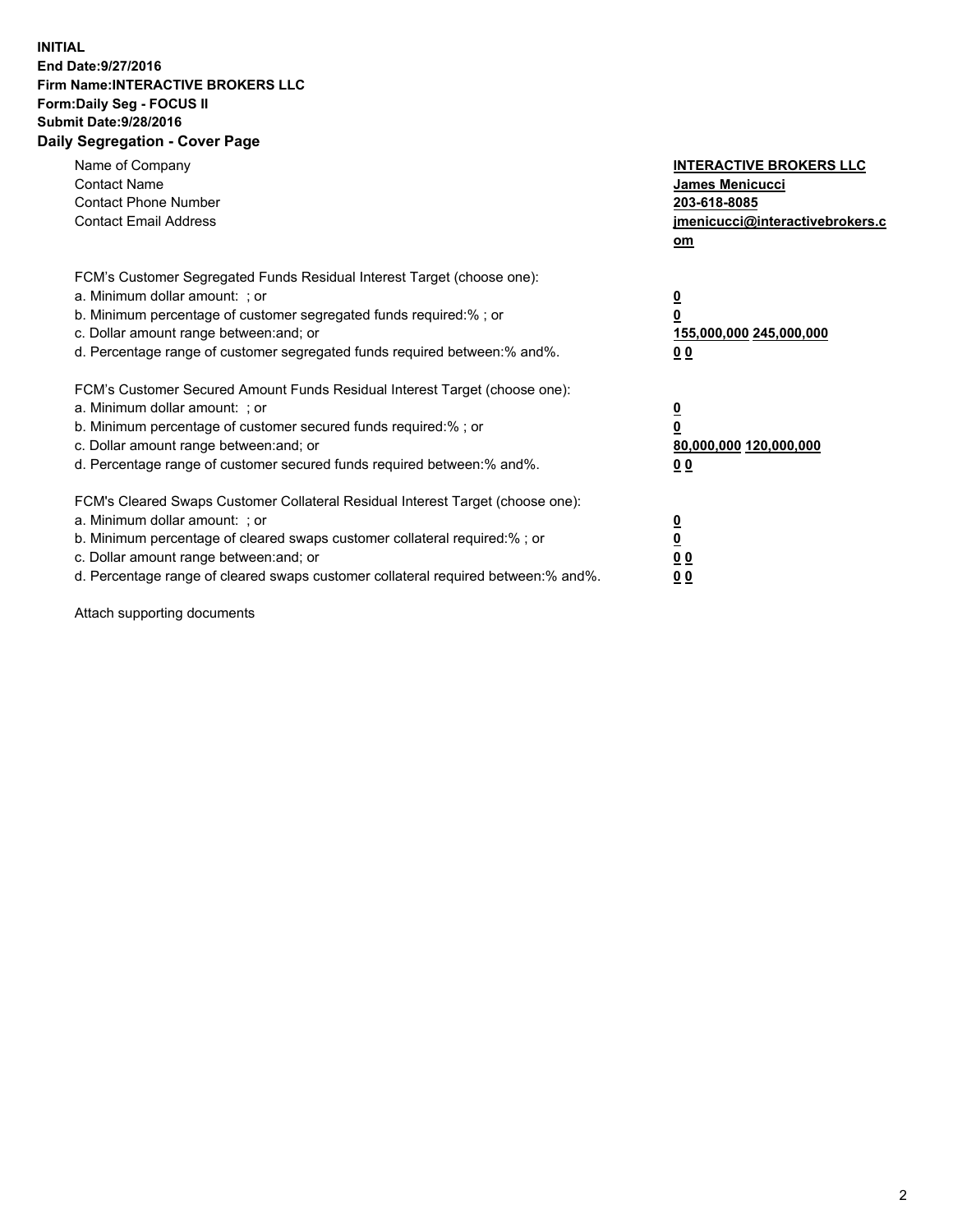## **INITIAL End Date:9/27/2016 Firm Name:INTERACTIVE BROKERS LLC Form:Daily Seg - FOCUS II Submit Date:9/28/2016 Daily Segregation - Secured Amounts**

|     | Dany Ocgregation - Oceaned Announts                                                         |                                  |
|-----|---------------------------------------------------------------------------------------------|----------------------------------|
|     | Foreign Futures and Foreign Options Secured Amounts                                         |                                  |
|     | Amount required to be set aside pursuant to law, rule or regulation of a foreign            | $0$ [7305]                       |
|     | government or a rule of a self-regulatory organization authorized thereunder                |                                  |
| 1.  | Net ledger balance - Foreign Futures and Foreign Option Trading - All Customers             |                                  |
|     | A. Cash                                                                                     | 379,114,408 [7315]               |
|     | B. Securities (at market)                                                                   | $0$ [7317]                       |
| 2.  | Net unrealized profit (loss) in open futures contracts traded on a foreign board of trade   | 47,835 [7325]                    |
| 3.  | Exchange traded options                                                                     |                                  |
|     | a. Market value of open option contracts purchased on a foreign board of trade              | 284,429 [7335]                   |
|     | b. Market value of open contracts granted (sold) on a foreign board of trade                | -69,536 [7337]                   |
| 4.  | Net equity (deficit) (add lines 1.2. and 3.)                                                | 379, 377, 136 [7345]             |
| 5.  | Account liquidating to a deficit and account with a debit balances - gross amount           | 61,525 [7351]                    |
|     | Less: amount offset by customer owned securities                                            | 0 [7352] 61,525 [7354]           |
| 6.  | Amount required to be set aside as the secured amount - Net Liquidating Equity              | 379,438,661 [7355]               |
|     | Method (add lines 4 and 5)                                                                  |                                  |
| 7.  | Greater of amount required to be set aside pursuant to foreign jurisdiction (above) or line | 379,438,661 [7360]               |
|     | 6.                                                                                          |                                  |
|     | FUNDS DEPOSITED IN SEPARATE REGULATION 30.7 ACCOUNTS                                        |                                  |
| 1.  | Cash in banks                                                                               |                                  |
|     | A. Banks located in the United States                                                       | 3,500,000 [7500]                 |
|     | B. Other banks qualified under Regulation 30.7                                              | 0 [7520] 3,500,000 [7530]        |
| 2.  | Securities                                                                                  |                                  |
|     | A. In safekeeping with banks located in the United States                                   | 422,298,040 [7540]               |
|     | B. In safekeeping with other banks qualified under Regulation 30.7                          | 0 [7560] 422,298,040 [7570]      |
| 3.  | Equities with registered futures commission merchants                                       |                                  |
|     | A. Cash                                                                                     | $0$ [7580]                       |
|     | <b>B.</b> Securities                                                                        | $0$ [7590]                       |
|     | C. Unrealized gain (loss) on open futures contracts                                         | $0$ [7600]                       |
|     | D. Value of long option contracts                                                           | $0$ [7610]                       |
|     | E. Value of short option contracts                                                          | 0 [7615] 0 [7620]                |
| 4.  | Amounts held by clearing organizations of foreign boards of trade                           |                                  |
|     | A. Cash                                                                                     | $0$ [7640]                       |
|     | <b>B.</b> Securities                                                                        | $0$ [7650]                       |
|     | C. Amount due to (from) clearing organization - daily variation                             | $0$ [7660]                       |
|     | D. Value of long option contracts                                                           | $0$ [7670]                       |
|     | E. Value of short option contracts                                                          | 0 [7675] 0 [7680]                |
| 5.  | Amounts held by members of foreign boards of trade                                          |                                  |
|     | A. Cash                                                                                     | 79,990,349 [7700]                |
|     | <b>B.</b> Securities                                                                        | $0$ [7710]                       |
|     | C. Unrealized gain (loss) on open futures contracts                                         | -929,886 [7720]                  |
|     | D. Value of long option contracts                                                           | 284,415 [7730]                   |
|     | E. Value of short option contracts                                                          | -69,534 [7735] 79,275,344 [7740] |
| 6.  | Amounts with other depositories designated by a foreign board of trade                      | $0$ [7760]                       |
| 7.  | Segregated funds on hand                                                                    | $0$ [7765]                       |
| 8.  | Total funds in separate section 30.7 accounts                                               | 505,073,384 [7770]               |
| 9.  | Excess (deficiency) Set Aside for Secured Amount (subtract line 7 Secured Statement         | 125,634,723 [7380]               |
|     | Page 1 from Line 8)                                                                         |                                  |
| 10. | Management Target Amount for Excess funds in separate section 30.7 accounts                 | 80,000,000 [7780]                |
| 11. | Excess (deficiency) funds in separate 30.7 accounts over (under) Management Target          | 45,634,723 [7785]                |
|     |                                                                                             |                                  |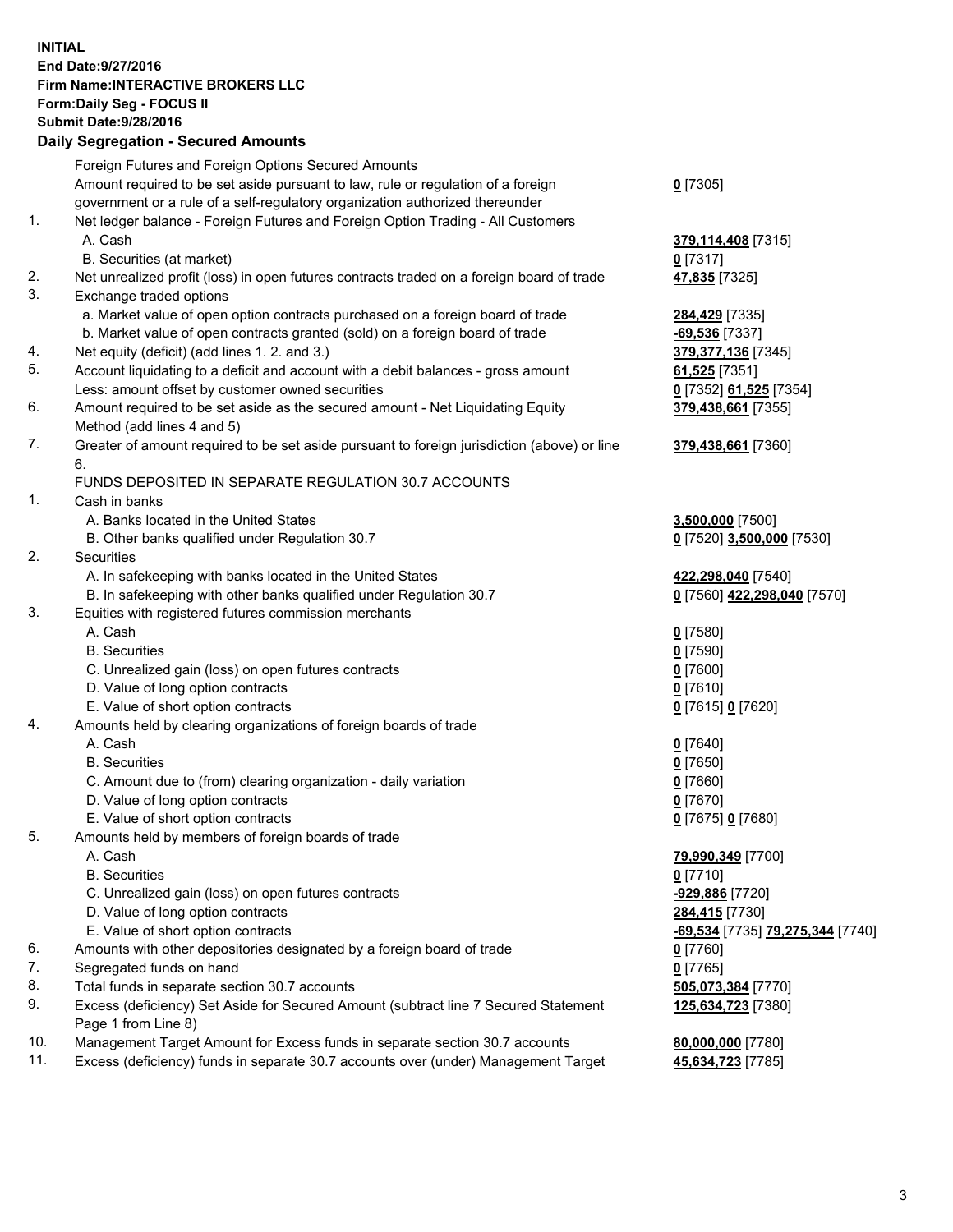**INITIAL End Date:9/27/2016 Firm Name:INTERACTIVE BROKERS LLC Form:Daily Seg - FOCUS II Submit Date:9/28/2016 Daily Segregation - Segregation Statement** SEGREGATION REQUIREMENTS(Section 4d(2) of the CEAct) 1. Net ledger balance A. Cash **3,042,559,397** [7010] B. Securities (at market) **0** [7020] 2. Net unrealized profit (loss) in open futures contracts traded on a contract market **-21,816,304** [7030] 3. Exchange traded options A. Add market value of open option contracts purchased on a contract market **111,381,159** [7032] B. Deduct market value of open option contracts granted (sold) on a contract market **-183,055,582** [7033] 4. Net equity (deficit) (add lines 1, 2 and 3) **2,949,068,670** [7040] 5. Accounts liquidating to a deficit and accounts with debit balances - gross amount **59,671** [7045] Less: amount offset by customer securities **0** [7047] **59,671** [7050] 6. Amount required to be segregated (add lines 4 and 5) **2,949,128,341** [7060] FUNDS IN SEGREGATED ACCOUNTS 7. Deposited in segregated funds bank accounts A. Cash **114,759,425** [7070] B. Securities representing investments of customers' funds (at market) **2,006,413,940** [7080] C. Securities held for particular customers or option customers in lieu of cash (at market) **0** [7090] 8. Margins on deposit with derivatives clearing organizations of contract markets A. Cash **29,694,518** [7100] B. Securities representing investments of customers' funds (at market) **1,092,642,183** [7110] C. Securities held for particular customers or option customers in lieu of cash (at market) **0** [7120] 9. Net settlement from (to) derivatives clearing organizations of contract markets **2,127,096** [7130] 10. Exchange traded options A. Value of open long option contracts **111,388,391** [7132] B. Value of open short option contracts **-183,062,509** [7133] 11. Net equities with other FCMs A. Net liquidating equity **0** [7140] B. Securities representing investments of customers' funds (at market) **0** [7160] C. Securities held for particular customers or option customers in lieu of cash (at market) **0** [7170] 12. Segregated funds on hand **0** [7150] 13. Total amount in segregation (add lines 7 through 12) **3,173,963,044** [7180] 14. Excess (deficiency) funds in segregation (subtract line 6 from line 13) **224,834,703** [7190] 15. Management Target Amount for Excess funds in segregation **155,000,000** [7194] **69,834,703** [7198]

16. Excess (deficiency) funds in segregation over (under) Management Target Amount Excess